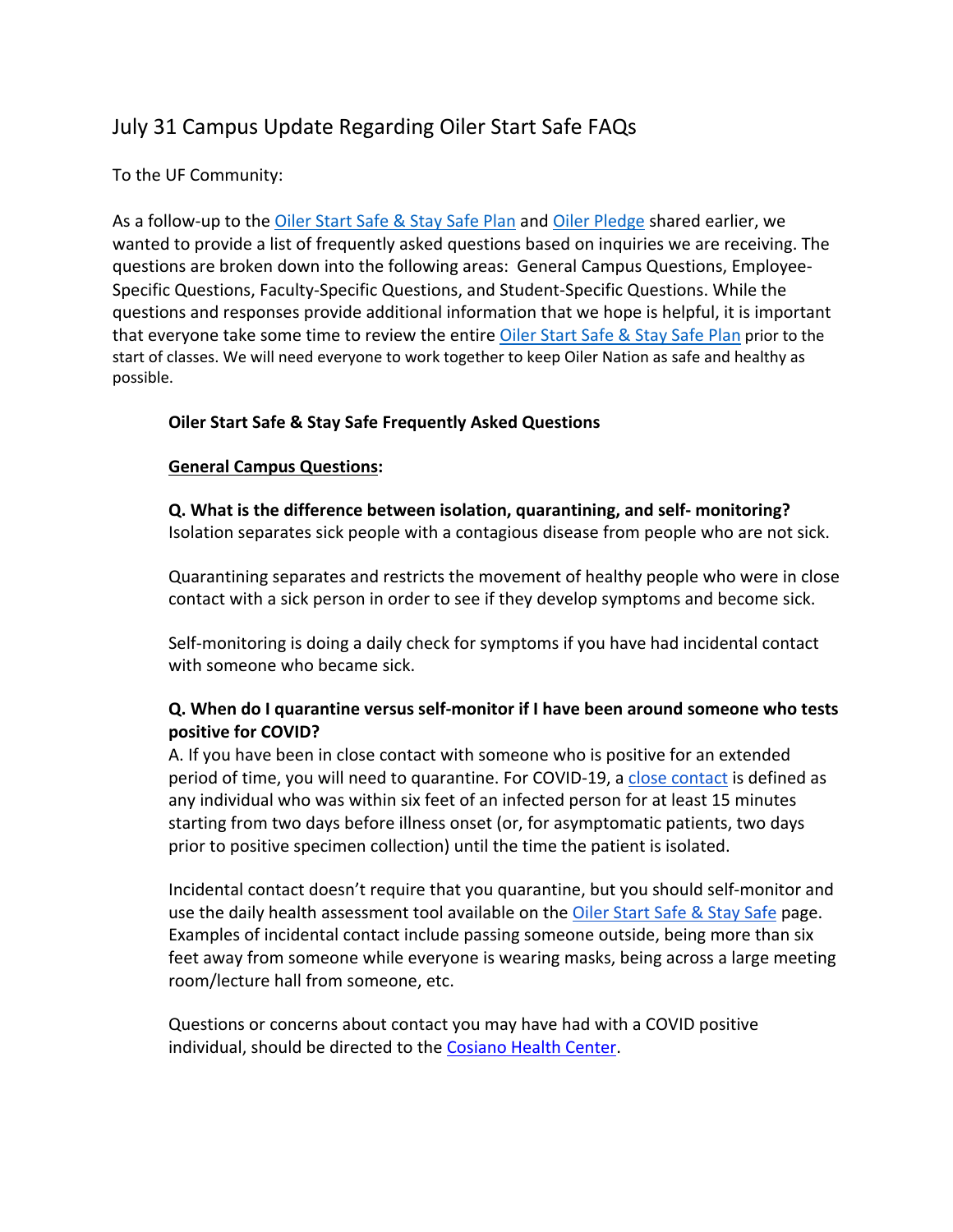# **Q. What do I do if I have COVID symptoms or have been in close contact with someone who has tested positive for COVID?**

A. Call Cosiano Health Center immediately and follow their instructions. You are also welcome to talk with your family physician, but for the sake of tracking the health of the campus community, you must also contact the Health Center.

# **Q. When do I have to wear a facial covering?**

A. Anyone (including but not limited to all students, employees, contractors, vendors, suppliers and visitors) entering any campus building, including office buildings, academic buildings, recreational facilities, and housing facilities, must wear an appropriate face covering.

- · The face covering must be worn in all classrooms, hallways, public spaces, and common areas, as well as office spaces.
	- o The face covering should fit snugly around your mouth and nose.
	- $\circ$  The face covering should not have an exhaust vent.
- · Face coverings are also required in outdoor settings if safe physical distancing (at least six feet) is not possible.
- · In learning environments that require full facial visibility, an instructor may use a plexiglass face shield

# **Q. Will there be testing on campus?**

**A.** Yes. The Cosiano Health Center can order testing if the individual meets the criteria for a possible infection. The cost of the testing will be incurred by the individual. Voluntary and walk-in testing is not permitted at this point. Those being tested must stay in quarantine until test results are received (which could be several days), and must self-monitor twice daily for fever and symptoms.

# **Q. What are the restrictions or guidelines related to travel?**

A: Employees should follow travel guidelines stipulated by the State of Ohio. University travel must be approved by the appropriate Dean or Cabinet member.

Students should follow travel guidelines stipulated by the State of Ohio. Universityaffiliated travel should be reviewed with the appropriate faculty/staff advisor. The faculty/staff advisor must seek approval from their Dean or Cabinet member before the student's travel can be approved.

# **Employee-Specific Questions:**

# **Q: When are employees expected to return to work on campus?**

**A:** The University will resume normal operations on Monday, Aug. 10. Employees are expected to return to work on campus for their normal hours. Employees are encouraged to work with their direct supervisor if returning to campus is challenging because of health issues or obligations at home.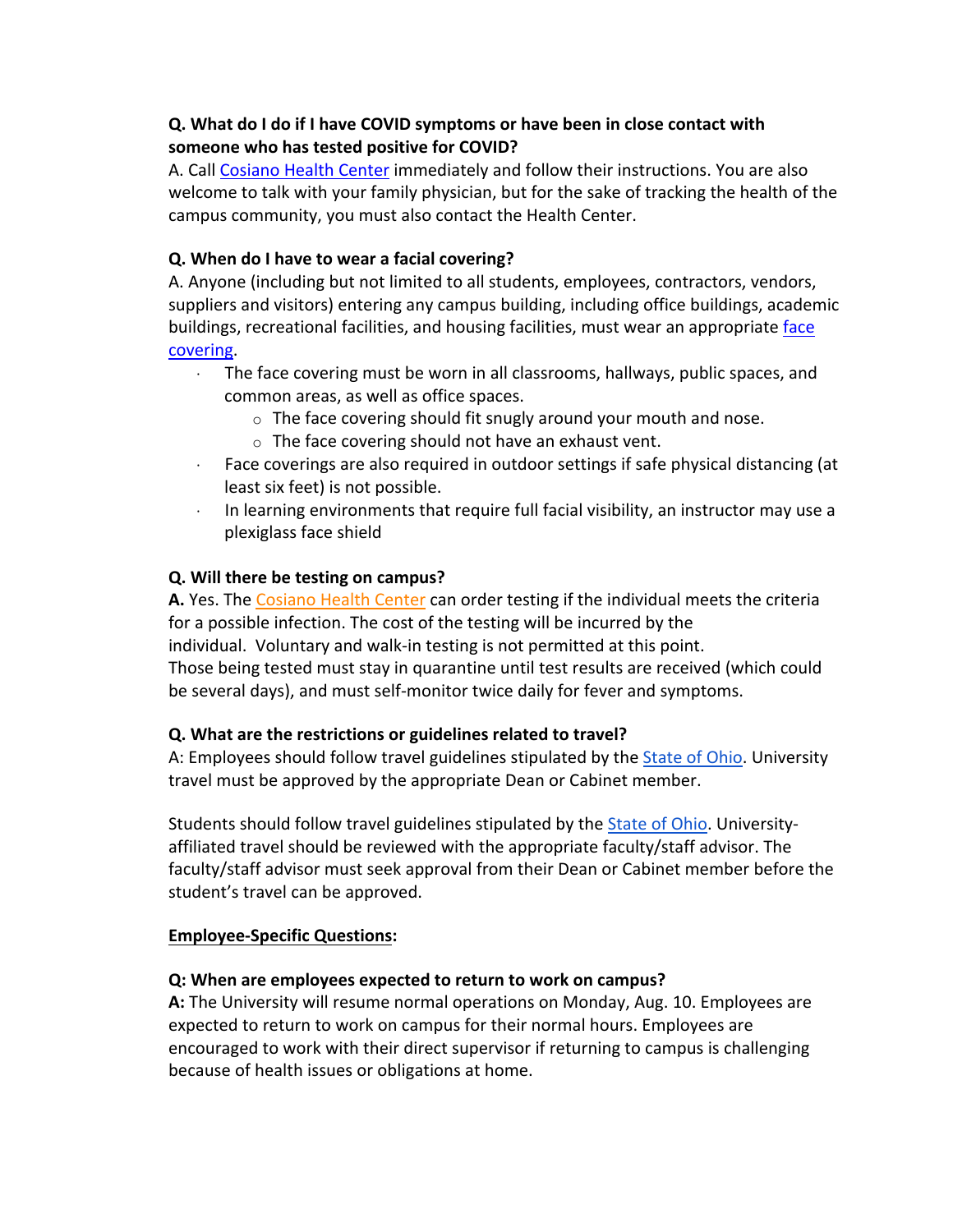#### **Q: Are employees required to use the daily health assessment tool?**

**A:** Yes. All employees are required to use the daily health assessment tool to selfmonitor each day they are scheduled to work. We also encourage employees to use the tool to track their daily health, regardless if they are working or not. The tool can be found on the Oiler Start Safe & Stay Safe page and on the Oiler Mobile app.

#### **Q: What happens if I must quarantine during the semester?**

**A:** For faculty, if you are not ill, you will be expected to continue to teach your courses online, and, as much as possible, fulfill your other professional responsibilities remotely. All other university employees should work with their supervisor to determine expectations during quarantine.

# **Q: What happens if I become ill with COVID-19 during the semester?**

A: Illness due to COVID-19 will be managed in the same manner that any illness requiring absence from work is handled.

# **Faculty-Specific Questions:**

# **Q: Can I choose to deliver my face-to-face classes online?**

**A:** No. Courses that are on the schedule as face-to-face delivery (having scheduled meeting times and locations) should be delivered as indicated unless the institution is required to move to fully online delivery or other approval is granted. Face-to-face classes may need to include hybrid and synchronous remote delivery to accommodate student needs. Faculty requests for COVID-19 Related Accommodations must be submitted to the Office of Human Resources. HR will work with the faculty member's department chair, and/or dean to evaluate employee eligibility to work from home or receive other accommodations as made in the request.

# **Q: What happens if a student does not have a facial covering in class?**

**A**. If a student shows up to class without a facial covering or any documentation exempting them, the instructor is expected to ask the student to leave. The student may return to class once they have a facial covering.

# **Q: Is it required that I take attendance in my classes?**

**A:** Yes. In the case of a student testing positive for COVID-19, it will be necessary to ascertain exactly which classes the student attended. Knowing whether or not a student attended a class on any given day will be important information. Additionally, it is highly recommended that students keep the same seating (as much as possible) throughout the semester.

# **Q: What is the disinfecting protocol for starting class?**

**A:** Each classroom will be equipped with disinfecting wipes. Upon entering class, all students and the faculty member(s) should use a disinfecting wipe to clean their desk and seating area. This should be done at the START of each class, and faculty and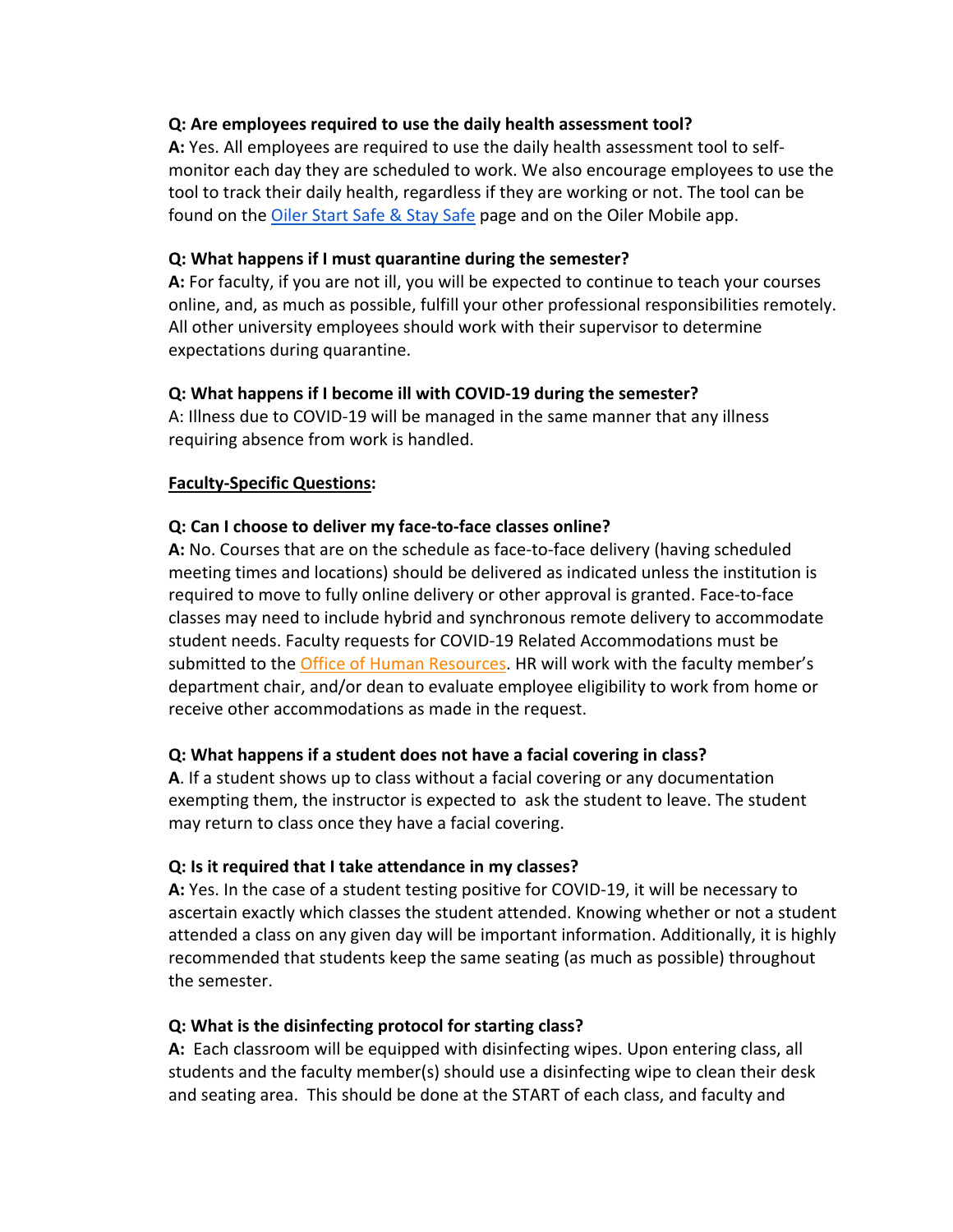students should not assume that the previous occupants cleaned the space. Faculty should allow three to five minutes for this process at the start of class.

#### **Q: What is the protocol for staggered dismissal of classes?**

A: In order to ensure safe distancing and avoid crowding in hallways during class transition times, faculty should allow time at the end of class (approximately five minutes) to stagger the dismissal of students in groups of 10 per minute. Students should avoid lingering in hallways and should move directly to more open areas.

#### **Q: Can I conduct my office hours virtually?**

**A:** Yes. However, faculty are expected to be available for their students, and faculty are encouraged to also be available to meet with students in person if necessary. Faculty offices may not be suitable for face-to-face meetings with students. In these instances, faculty may choose an alternative campus location, such as the library, AMU, CBSL, or other open area to meet with students.

#### **Q: Can I hold live classes after the Thanksgiving break?**

**A:** No. All in-person course activity and/or hands-on assessment must be completed prior to leaving for the break. Following the break, all courses and exams, including final exams, must be completed remotely for the remainder of the semester.

#### **Student-Specific Questions:**

#### **Q: How will classes be offered this fall?**

A: Classes will be offered in face-to-face, hybrid, and fully online formats. Some face-toface classes may include altered attendance patterns, hybrid, or synchronous components that will help keep physical distance and meet student needs.

#### **Q. Will I be able to participate in experiential learning classes, including labs and studios?**

A: Yes. Labs, studios and other classes that use labs or specialized rooms will take place, following the University's guidelines for physical distancing and sanitization.

#### **Q: If I do not wish to take my classes in person, what can I do?**

**A:** Students who have a specific health diagnosis that qualifies them for a special accommodation, can request that accommodation through the Office of Accommodation and Inclusion. If a student is not comfortable with taking a class inperson, they should contact the Oiler Success Center to discuss options.

#### **Q: What happens if I do not have a facial covering in class?**

**A:** If you come to class without a facial covering or any documentation from the Office of Accommodation and Inclusionexempting you from wearing facial covering, the instructor will ask you to leave the class until you have a facial covering.